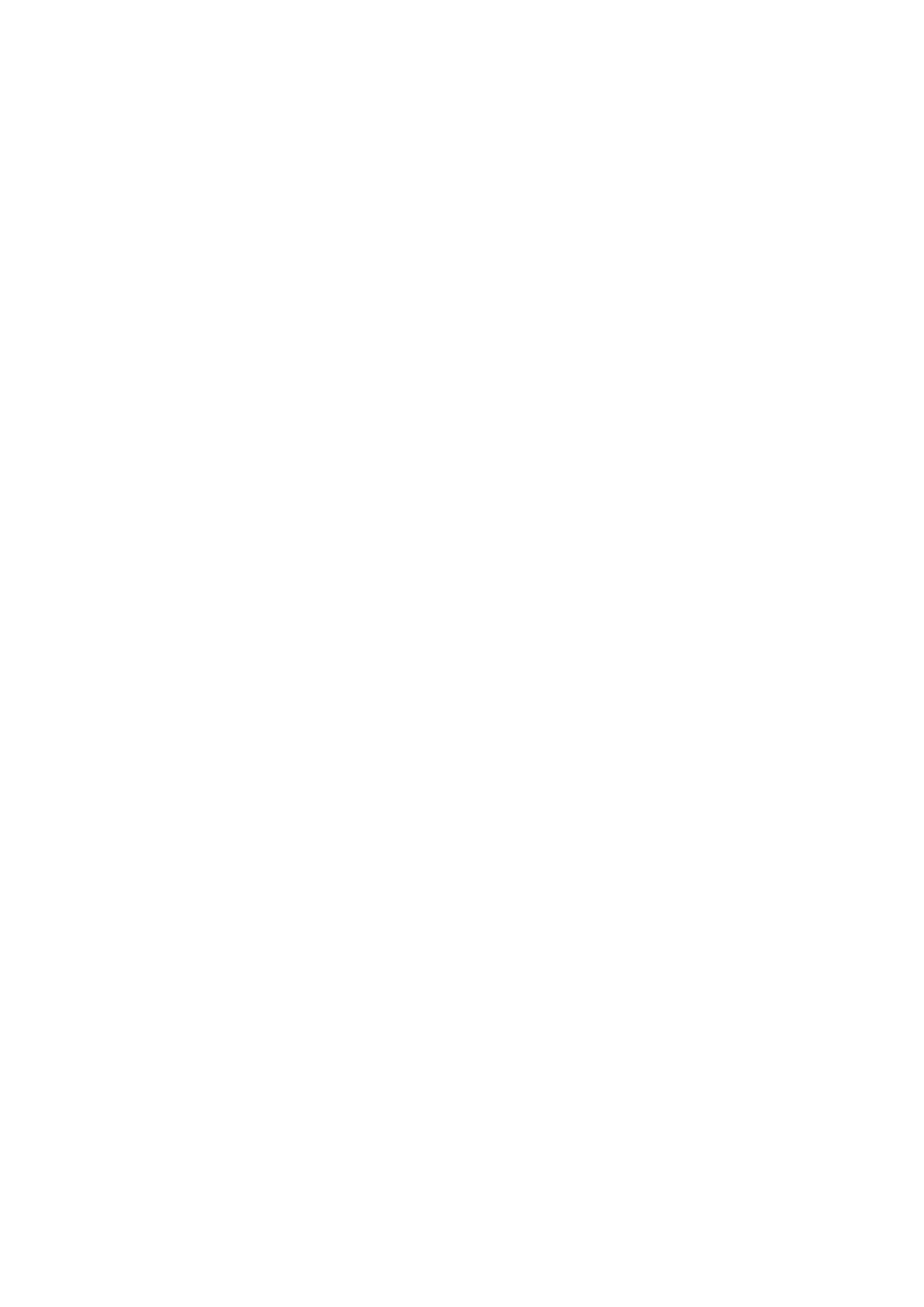**\* MHB report includes report of 27.02.2019 which is received after the dispatch of the daily report** 11.03.2019 WHICH IS RECEIVED AFTER THE DISPATCH OF THE DAILY REPORT.

 $\mathbf{v}_{\mathrm{in}}$